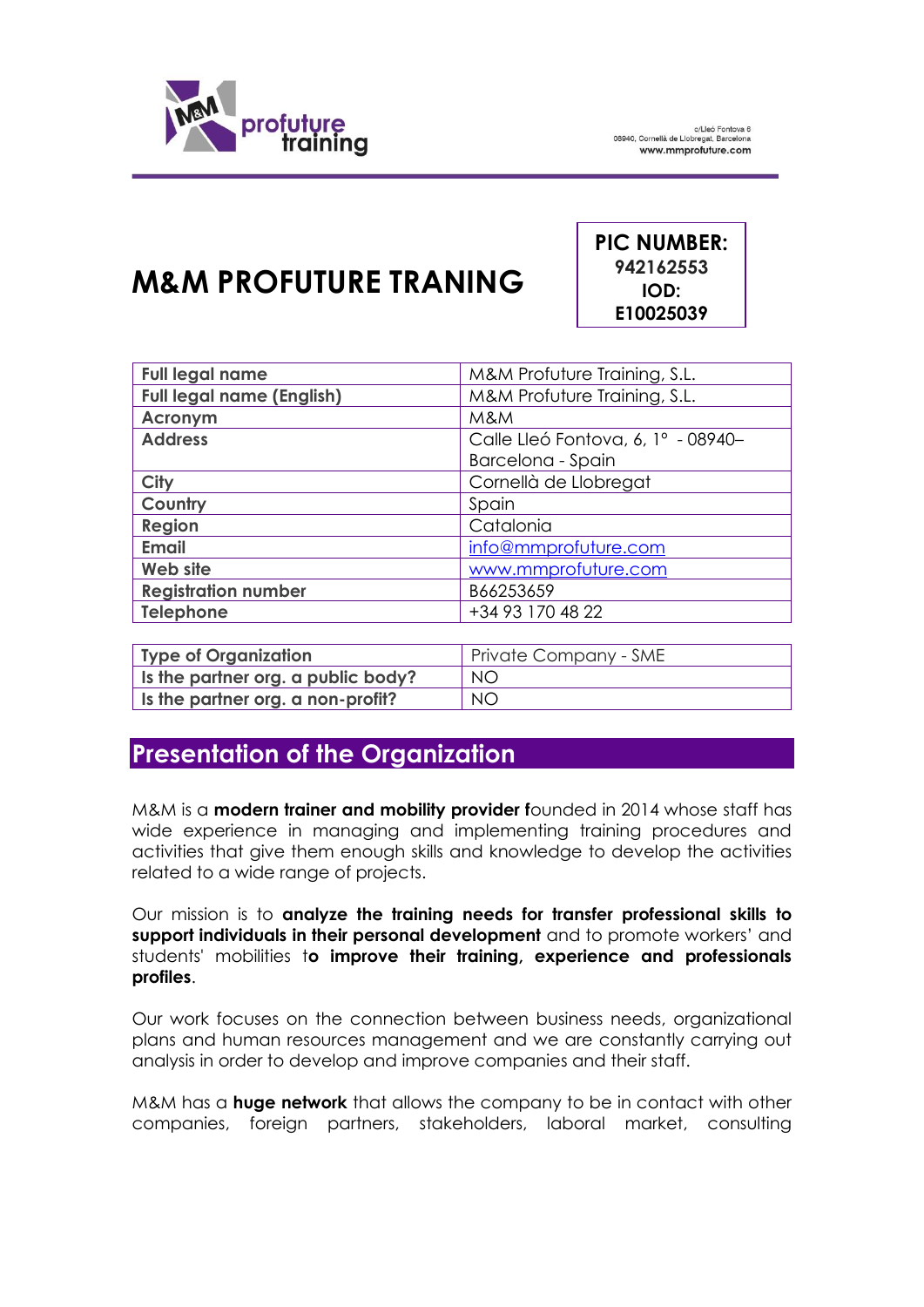

companies, educational institutions and universities, experts, public administration, etc., and it works in close cooperation with all of them, which facilitates precise knowledge of the reality and direct contact with the target group of the project.

On the other hand, M&M has a **close professional relationship with different organizations,** such as incubators, business centres, social organizations and industrial networks and collaborates together to create and maintain employment through the promotion and implementation of high quality VET training, reskilling and qualification of the workforce.

M&M is **member** of the Chamber of Commerce of Barcelona, of the Observatory of Women Business and Economy, partner in the Network of Entrepreneur Women of Barcelona and Cornellà de Llobregat and collaborator of the Labora Program, led by the Local Institute of Social Services of the Barcelona local government and of the European Forum of Technical and Vocational Education and Training.

Therefore, our previous experiences gave us a unique insight of the practical aspects of implementing large scale co-funded projects and also provided us an extremely wide network of collaborating organizations from both Spain and all over the world.

Their staffs have actively participated and coordinated projects under different European programmes (Lifelong Learning, Erasmus +, Europe for Citizens, National, Autonomous and Local Calls…) and as a result of this experience in **national and international activities and projects**, they obtained the basis to participate, with a high level of quality and know-how in a wide range of projects.

Our participation in the projects mentioned below gave us also the opportunity to produce and collect a large number of innovative training tools and to improve several aspects of training methodologies that, added to our previous experience in vocational training, made us a highly qualified and experienced training provider.

We have developed a wide variety of teacher training during these years using **innovative methodologies and tools.** We have especially collaborated with primary, secondary and vocational schools all over the municipality of Barcelona and we have both organized courses and job shadowing to strengthen the interchange of good practices and improve the use of new methods in education and training.

M&M provides the following integrated **tailored services:**

- 1. Business consulting & support
- 2. Analysis of training needs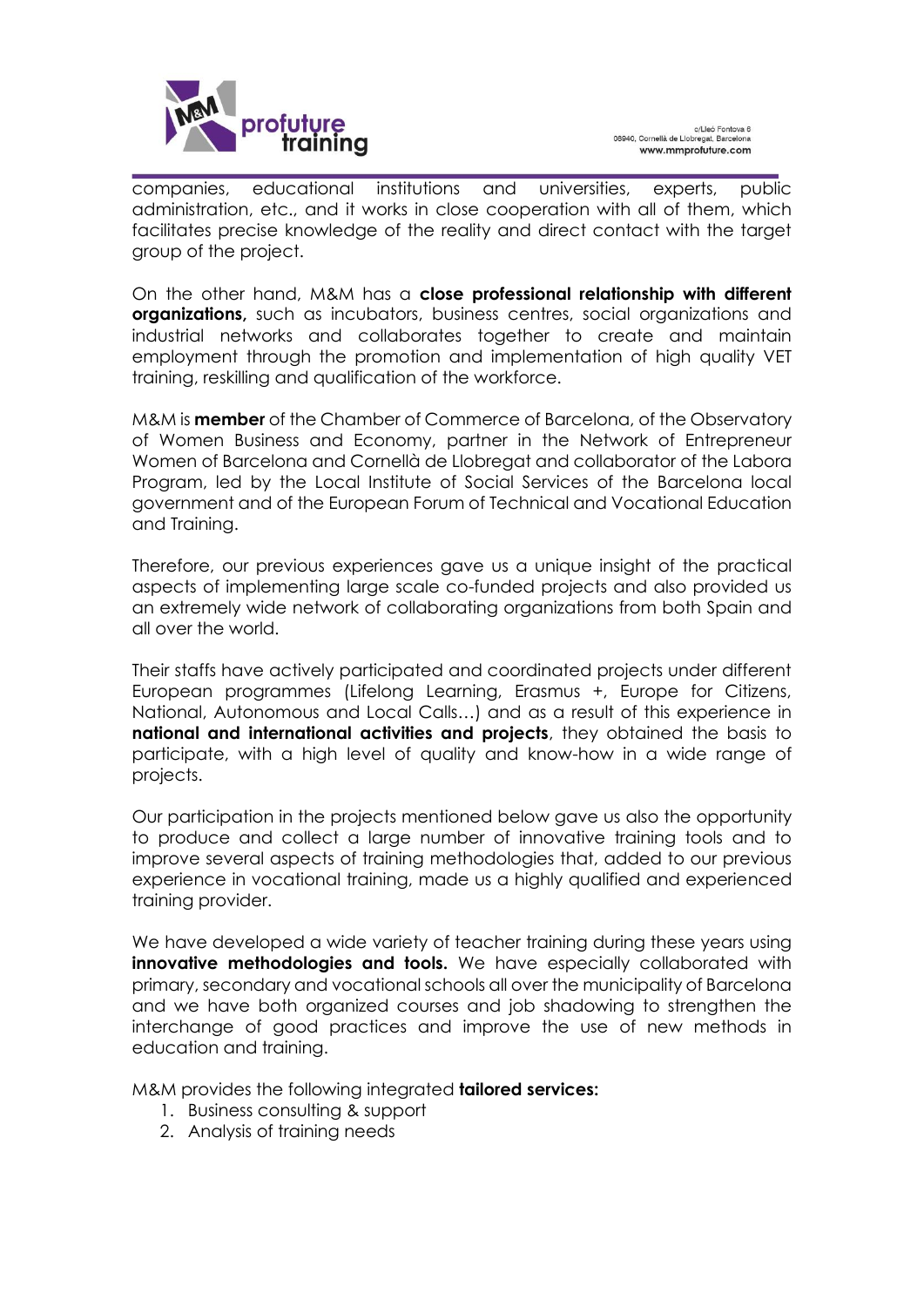

- 3. Pedagogical approach of training and development of educational models
- 4. Evaluation of learning processes
- 5. Promotion of workers' and students mobilities to improve their training, experience and profiles
- 6. Design and creation of learning units and didactic materials
- 7. Organizational support & production and transfer of innovation and knowhow
- 8. Project planning, submission and management
- 9. Assistance in improving employment and initiatives (e.g. orientation) paying special attention to women, young people and other groups in social and labour exclusion risk.

M&M's staff, as mentioned above, has vast experience in the implementation of national and EU projects, with a specific focus on the Lifelong Learning and Erasmus + Programmes. They have implemented a large number of projects in many different fields and will therefore provide projects with their experience and know-how, by exploiting the methods and processes developed in these previous projects and further developing them to meet the specific needs of the specific projects and target groups.

As a training service provider, M&M organizes, manages and delivers high **quality specialized training for companies, local and other public authorities** which gives the company the tools to implement and manage high quality projects.

## **European projects**

| <b>Programme</b>                                        | Year | <b>Project Number</b>        | Applicant/Beneficiary<br>Organisation                                       | <b>Project's Name</b>                                                                                                |
|---------------------------------------------------------|------|------------------------------|-----------------------------------------------------------------------------|----------------------------------------------------------------------------------------------------------------------|
| Erasmus+,<br>Key Action<br>2: Strategic<br>Partnerships | 2020 | 2020-1-TRO1-KA204-<br>094632 | <b>KUTAHYA</b><br><b>DUMLUPINAR</b><br><b>UNIVERSITESI</b>                  | Developing Innovative<br>Approaches for the Social<br>Integration of Female<br>Migrants                              |
| Erasmus+,<br>Key Action<br>2: Strategic<br>Partnerships | 2020 | 2020-1-UK01-KA201-<br>079148 | <b>THE MIGHTY</b><br><b>CREATIVES</b>                                       | <b>Supporting Students</b><br>Emotional Health, Well-<br>being and Resilience in<br>Times of<br><b>Global Crisis</b> |
| Erasmus+,<br>Key Action<br>2: Strategic<br>Partnerships | 2020 | 2020-1-PT01-KA202-<br>078592 | <b>ASSOCIACAO</b><br>INTERCULTURAL<br><b>AMIGOS DA</b><br><b>MOBILIDADE</b> | Bridging the gap of in-<br>company trainers soft-skills<br>competences in the VET<br>sector                          |
| Erasmus+,<br>Key Action                                 | 2020 | 2020-1-RO01-KA204-<br>080204 | <b>FUNDATIA HEALTH</b><br><b>ACTION OVERSEAS</b>                            | My Career Matters!                                                                                                   |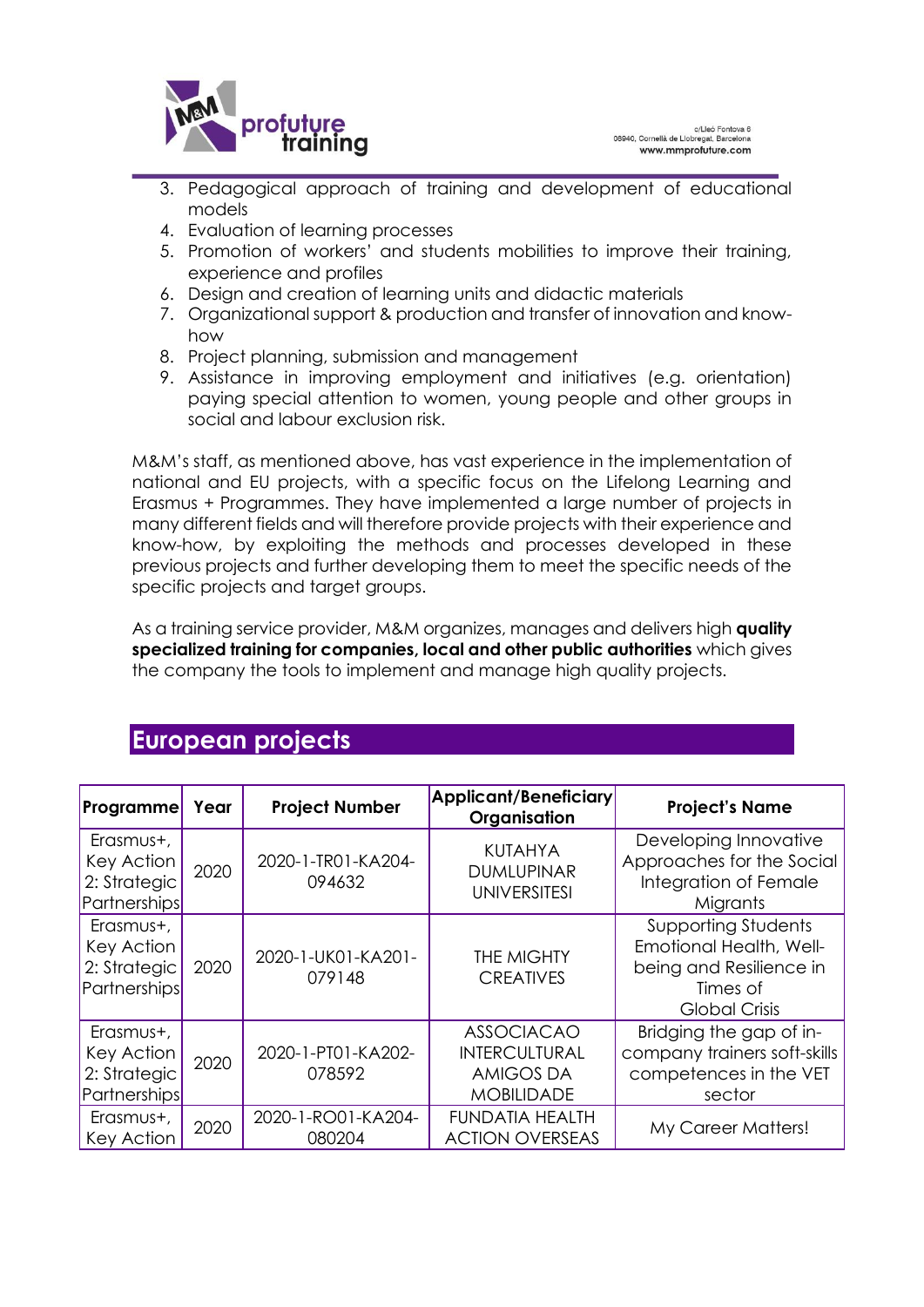

c/Lleó Fontova 6<br>08940, Cornellà de Llobregat, Barcelona<br>**www.mmprofuture.com** 

| 2: Strategic<br>Partnerships                                   |      |                              |                                                                             |                                                                                                             |
|----------------------------------------------------------------|------|------------------------------|-----------------------------------------------------------------------------|-------------------------------------------------------------------------------------------------------------|
| Erasmus+,<br>Key Action<br>2: Strategic<br>Partnerships        | 2020 | 2020-1-LT01-KA204-<br>077916 | Vsl Versli mama                                                             | Creativity, Resilience,<br><b>Empowerment for Work'</b><br>(CREW)                                           |
| Erasmus+,<br>Key Action<br>2: Strategic<br>Partnerships        | 2020 | 2020-1-PL01-KA204-<br>082094 | Fundacja Edukacja i<br>Media EduMedia                                       | Active through education                                                                                    |
| Erasmus+,<br>Key Action<br>2: Strategic<br>Partnerships        | 2020 | 2020-1-BG01-KA202-<br>079084 | <b>Modern Education</b><br>Foundation                                       | Survival Skills for Trainers of<br>Apprentices in Initial VET                                               |
| Erasmus+,<br>Key Action<br>2: Strategic<br><b>Partnerships</b> | 2019 | 2019-1-PL01-KA204-<br>065528 | <b>FUNDACJA</b><br>EDUKACJA I MEDIA                                         | Digital inclusion of adults -<br>let's learn from<br>examples of good<br>practices                          |
| Erasmus+,<br>Key Action<br>2: Strategic<br>Partnerships        | 2019 | 2019-1-FR01-KA202-<br>063175 | GIP-FTLV de<br><b>BOURGOGNE</b>                                             | <b>NEAR FOR EUROPE:</b><br>"Experience for an<br>Apprenticeship<br>Reinforcement in Europe"                 |
| Erasmus+,<br>Key Action<br>2: Strategic<br>Partnerships        | 2019 | 2019-1-EL01-KA202-<br>062475 | ΣΥΝΔΕΣΜΟΣ ΜΕΛΩΝ<br>ΓΥΝΑΙΚΕΙΩΝ<br>ΣΩΜΑΤΕΙΩΝ<br>HPAKAEIOY KAI N.<br>ΗΡΑΚΛΕΙΟΥ | Free from Addiction, Safe<br>from Abuse                                                                     |
| Erasmus+,<br>Key Action<br>2: Strategic<br>Partnerships        | 2019 | 2019-1-TR01-KA204-<br>077577 | Kütahya Dumlupınar<br>Üniversitesi                                          | Digitised Education of<br><b>Parents for Children</b><br>Protection                                         |
| Erasmus+<br>Key Action<br>2: Strategic<br>Partnerships         | 2019 | 2019-1-PL01-KA204-<br>065375 | Euro-Idea Fundacja<br>Społeczno-Kulturalna                                  | <b>Foster Social Inclusion</b>                                                                              |
| Erasmus+,<br>Key Action<br>2: Strategic<br>Partnerships        | 2019 | 2019-1-TR01-KA202-<br>076838 | Karabük Üniversitesi<br>Safranbolu Meslek<br>Yüksekokulu                    | International Synthesis Of<br>Seafood Cooking And<br><b>Presentation Methods</b>                            |
| Erasmus+,<br>Key Action<br>1: Staff<br>Mobility                | 2019 | 2018-1-IT02-KA101-<br>047211 | Istituto Comprensivo<br>Giuseppe Lombardo<br>Radice                         | A scuola di accoglienza:<br>percorsi formativi per<br>l'inserimento degli alunni di<br>recente immigrazione |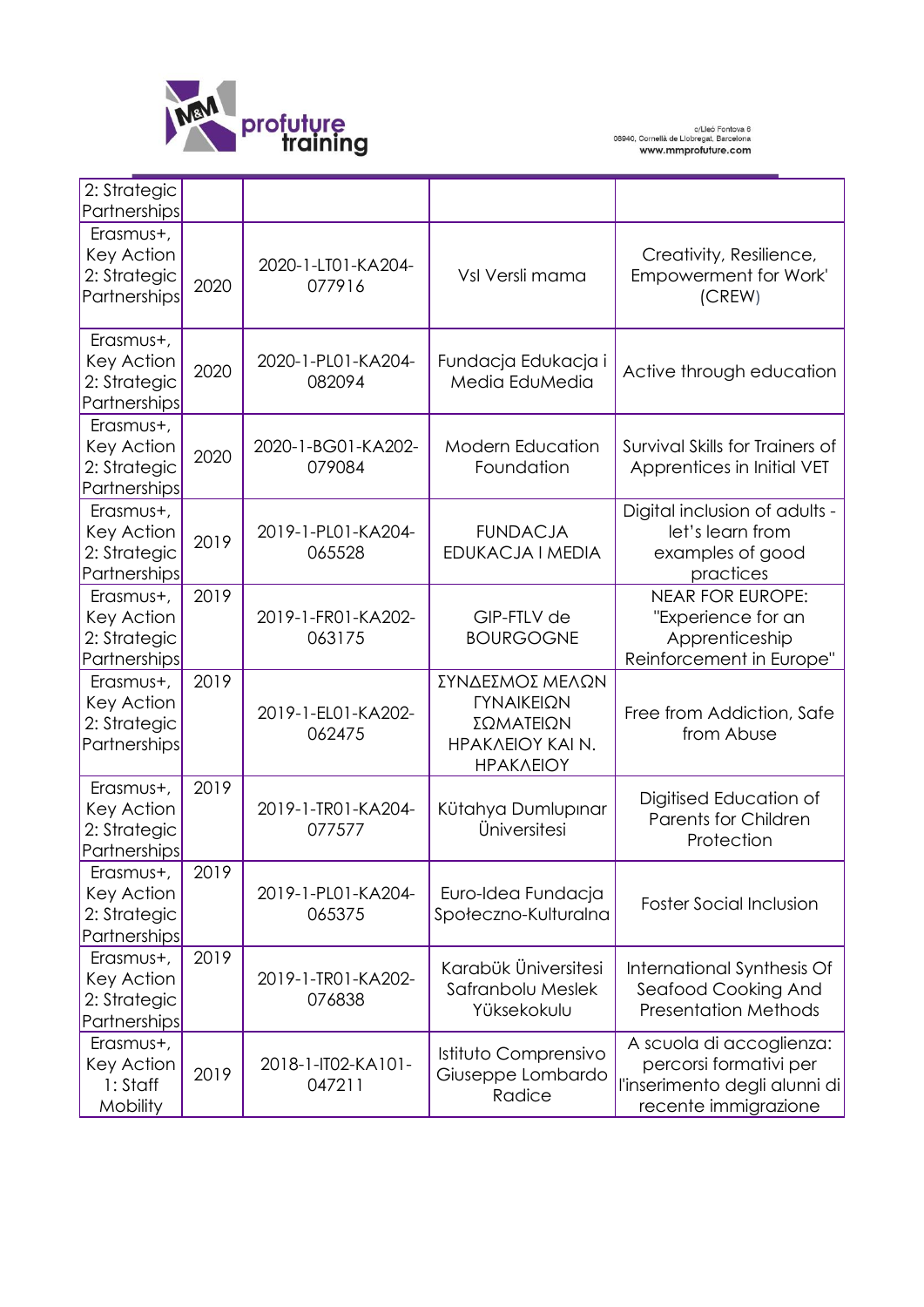

| Erasmus+,<br>Key Action<br>1: Mobility                    | 2019         | 2019-DE02-KA116-<br>005445   | <b>BBS Wirtschaft</b>                                                                           |                                                                                              |
|-----------------------------------------------------------|--------------|------------------------------|-------------------------------------------------------------------------------------------------|----------------------------------------------------------------------------------------------|
| Erasmus+, 2019<br>Key Action<br>1: Staff<br>Mobility      |              | 2019-1-BG01-KA101-<br>061740 | Professional High<br>School of<br>Construction and<br>Woodworking<br>Engineer Nedio.<br>Ranchev | Digital Classroom and<br><b>Conflict Management</b>                                          |
| Students<br>Mobility                                      | 2019         |                              | Sagitter Training Ltd                                                                           | I materiali ceramici in<br>architettura e design",                                           |
| Students<br>Mobility                                      | 2019         | PAJI/19/00599                | Lycée Polyvalent<br>Samuel De<br>Champlain                                                      | <b>PALOMA</b>                                                                                |
| Erasmus+,<br>Key Action<br>1: Students<br><b>Mobility</b> | 2019         | 2018-1-BG01-KA102-<br>047426 | SiO Training EOOD                                                                               | Better qualification- bEtter<br>SecuriTy (BEST)                                              |
| Erasmus+,<br>Key Action<br>1: Students<br>Mobility        | 2018<br>2019 | 2018-1-PT01-KA102-<br>047134 | Agrupamento de<br><b>Escolas Henriques</b><br>Nogueira                                          | Torres Vedras na Europa III                                                                  |
| Erasmus+,<br>Key Action<br>1: Students<br>Mobility        | 2019         | 2018-1-PT01-KA102-<br>046791 | <b>INSIGNARE -</b><br>Associação de Ensino<br>e Formação                                        | M2iE - My Mobility in<br>Europe                                                              |
| Erasmus+,<br>Key Action<br>1: Students<br>Mobility        | 2019         | 2018-1-TR01-KA102-<br>051239 | Aksehir Ismet Inonu<br>Vocational and<br><b>Technical Anatolian</b><br>High School, Konya       | Our European Internship in<br>Repair and Maintenance<br>of Next Generation Motor<br>Vehicles |
| Erasmus+,<br><b>Key Action</b><br>1: Mobility             | 2018         | 2018-1-EL01-KA116-<br>047115 | Epagelamtiko lykeio<br>kato achaias Greece                                                      | Competences<br><b>Development Perspective</b><br>$\mathsf{IV}$                               |
| Erasmus+,<br>Key Action<br>1: Mobility                    | 2018         | 2018-1-TRO1-KA102-<br>049858 | Sevgibagi ozel egitim<br>meslek egitim merkezi                                                  | Avrupa Mutfağındayız                                                                         |
| Student<br>Mobility                                       | 2018         |                              | Lycée Eugenie Coton<br>de Montreuil                                                             | <b>PALOMA</b>                                                                                |
| Erasmus+,<br>Key Action<br>1: Students<br>Mobility        | 2018<br>2019 | 2017-1-PT01-KA102-<br>035282 | COOPETAPE,<br>Cooperativa de<br>Ensino CRL                                                      | EUROMOB II - TOWARDS<br>THE FUTURE                                                           |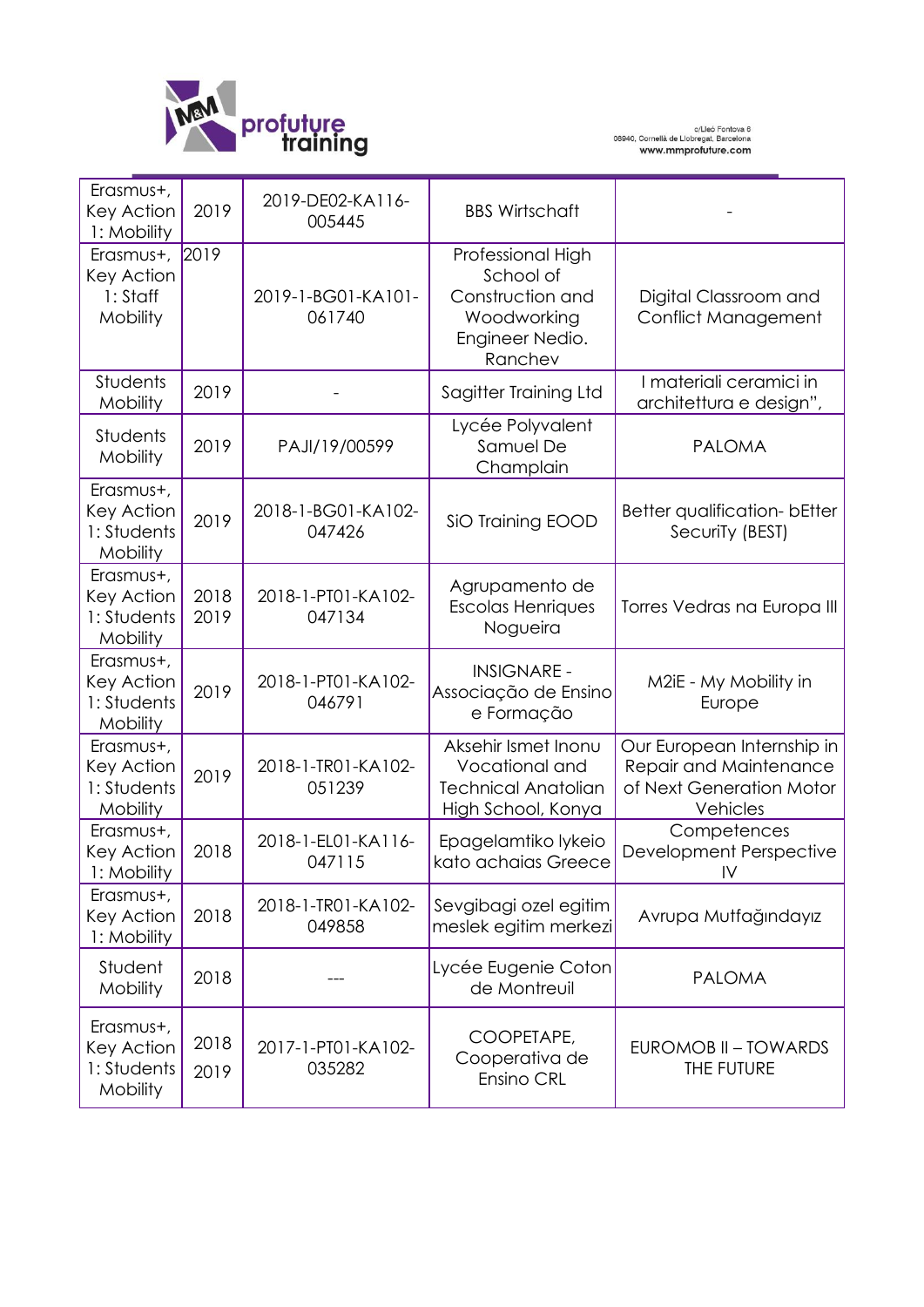

| Erasmus+,<br>Key Action<br>1: Staff<br>Mobility           | 2017 | 2017-1-TR01-KA101-<br>038895  | Mehmet Çelik Primary<br>School                                                                                                      | Transform your teaching<br>style                                                                                                                                                           |
|-----------------------------------------------------------|------|-------------------------------|-------------------------------------------------------------------------------------------------------------------------------------|--------------------------------------------------------------------------------------------------------------------------------------------------------------------------------------------|
| Erasmus+,<br>Key Action<br>1: Students<br>Mobility        | 2017 | 2017-1-PT01-KA102-<br>035366  | Escola das Virtudes -<br>Cooperativa de<br>Ensino Polivalente e<br>Artístico, C.R.L.<br>/ Escola Artística e<br>Profissional Árvore | Artes Visuais e Design<br>Europeu em Mobilidade                                                                                                                                            |
| Erasmus+,<br>Key Action<br>1: Students<br>Mobility        | 2017 | 2017-1-PT01-KA102-<br>035337  | <b>INSIGNARE -</b><br>Associação de Ensino<br>e Formação                                                                            | $SIMaEU -$<br>Students In Motion around<br>European Union                                                                                                                                  |
| Erasmus+,<br>Key Action<br>1: Students<br><b>Mobility</b> | 2017 | 2017-1-PT01-KA102-<br>035620" | Agrupamento de<br><b>Escolas Henriques</b><br>Nogueira                                                                              | Torres Vedras in Europe I                                                                                                                                                                  |
| Erasmus+,<br>Key Action<br>1: Students<br>Mobility        | 2017 | 2017-1-EL01-KA102-<br>035347  | 2 <sup>nd</sup> Patras School                                                                                                       | <b>INTELLIGENT</b><br><b>TECHNOLOGIES: LIGHT</b><br>FIDELITY (LI-FI), LIQUEFIED<br>PETROLEUM GAS (LPG)                                                                                     |
| Erasmus+,<br>Key Action<br>2: Strategic<br>Partnerships   | 2017 | 2017-1-EL01-KA202-<br>036170  | Union of Women<br>Associations of<br>Heraklion Prefecture,<br><b>UWAH</b>                                                           | "Development of "at a<br><b>DIStance" COunselling Skills</b><br>for professionals in the field<br>of Counselling Women<br>Victims of Domestic or<br>Sexual Violence or Abuse -<br>"DIS.CO" |
| Erasmus+,<br>Key Action<br>1: Staff<br>Mobility           | 2017 |                               | Various participants                                                                                                                | Be a creative teacher:<br>creativity and innovation in<br>teaching and learning for<br>a better classroom                                                                                  |
| Erasmus+,<br>Key Action<br>1: Student<br>Mobility         | 2016 | 2016-1-FR-KA-102-<br>022815   | Lycée Jacquard in<br>Oullins                                                                                                        | ARCOMVAL                                                                                                                                                                                   |
| Erasmus+,<br>Key Action                                   | 2016 | 2016-1-TR01-KA201-<br>034947  | Dumlupinar University<br>(DPU)                                                                                                      | <b>IMPROVING SOLUTIONS</b><br>FOR STUDENT ABSENTEEISM<br>(ISSA)                                                                                                                            |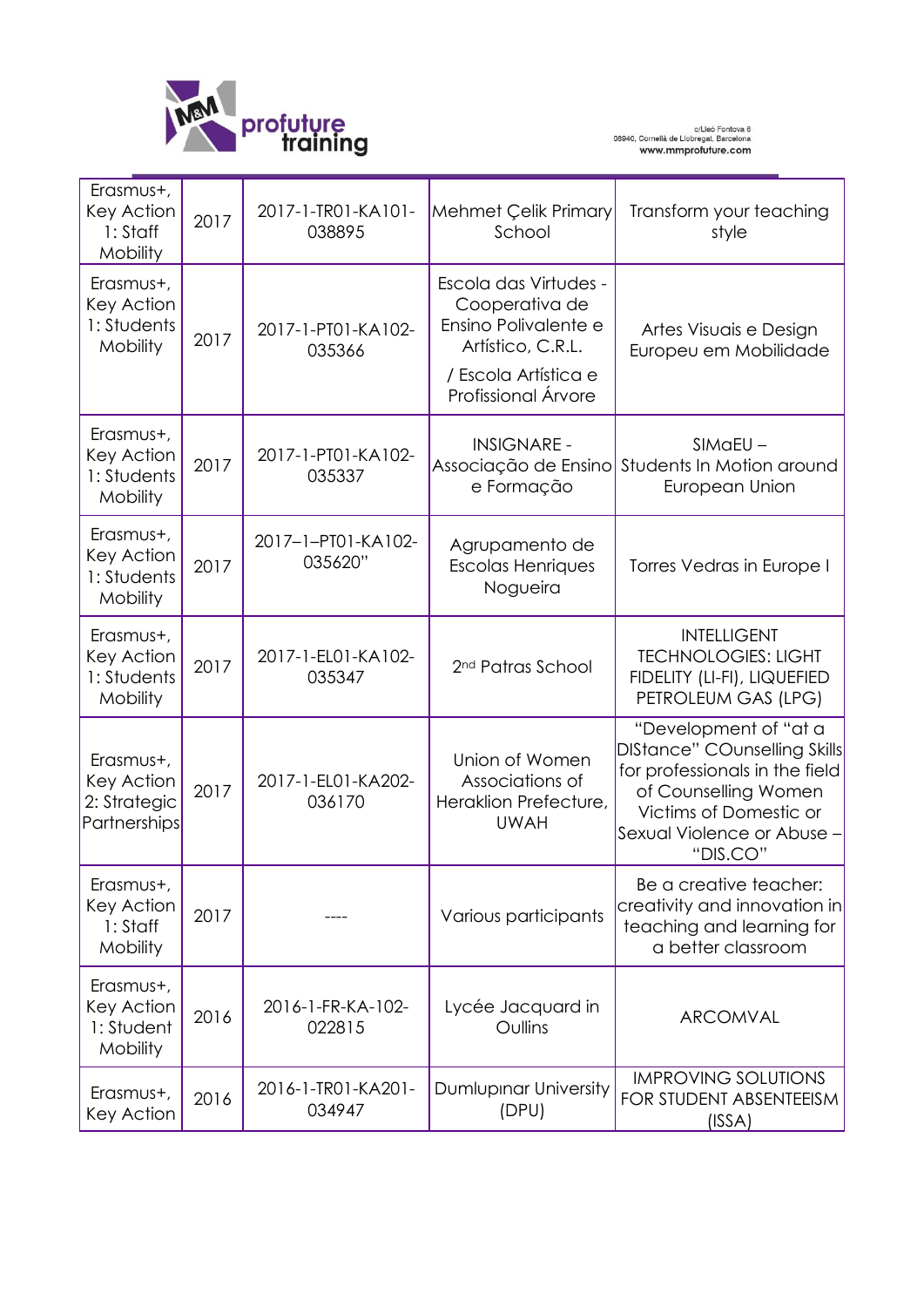

| 2: Strategic<br>Partnerships                                   |      |                              |                                                          |                                                                                       |
|----------------------------------------------------------------|------|------------------------------|----------------------------------------------------------|---------------------------------------------------------------------------------------|
| Erasmus+,<br>Key Action<br>2: Strategic<br><b>Partnerships</b> | 2016 | 2016-1-NL01-KA202-<br>022926 | LearningCoach BV                                         | Synergy in Learning &<br>Cooperation                                                  |
| Erasmus+,<br>Key Action<br>2: Strategic<br>Partnerships        | 2016 | 2016-1-BG01-KA201-<br>023640 | 2 СОУ"Акад. Емилиян<br>Станев"                           | Training Programme for<br><b>Future School Leaders</b><br>(TrainLead)                 |
| Erasmus+,<br>Key Action<br>2: Strategic<br>Partnerships        | 2016 | 2016-1-FR01-KA204-<br>024220 | <b>MITRA FRANCE</b>                                      | Exchange of teaching and<br>learning strategies: media<br>literacy in adult education |
| Erasmus+,<br>Key Action<br>1: Student<br>Mobility              | 2016 | 2016-1-PT01-<br>KA102-022322 | <b>INSIGNARE -</b><br>Associacao de Ensino<br>e Formacao | I'm in Europe – INSIGNARE's<br>Mobilities in Europe                                   |
| Erasmus+,<br>Key Action<br>1: Student<br>Mobility              | 2016 | 2016-1-PT01-<br>KA102-022569 | Agrupamento de<br><b>Escolas Henriques</b><br>Nogueira   | Torres Vedras in Europe                                                               |
| Erasmus+,<br>Key Action<br>1: Student<br>Mobility              | 2016 | 2016-1-IT01-KA102-<br>005304 | <b>UNIVERSITA' DEGLI</b><br>STUDI DI SIENA               | Play for Inclusion                                                                    |
| Erasmus+,<br>Key Action<br>1: Staff<br>Mobility                | 2016 |                              | Various Participants                                     | Outdoor: learning by real<br>experience                                               |
| Erasmus+,<br>Key Action<br>1: Staff<br>Mobility                | 2016 | 2015-1-RO01-KA101-<br>014619 | Colegiul Tehnic<br>"Gheorghe Cartianu"<br>Piatra-Neamt   | 360° Early School Leaving                                                             |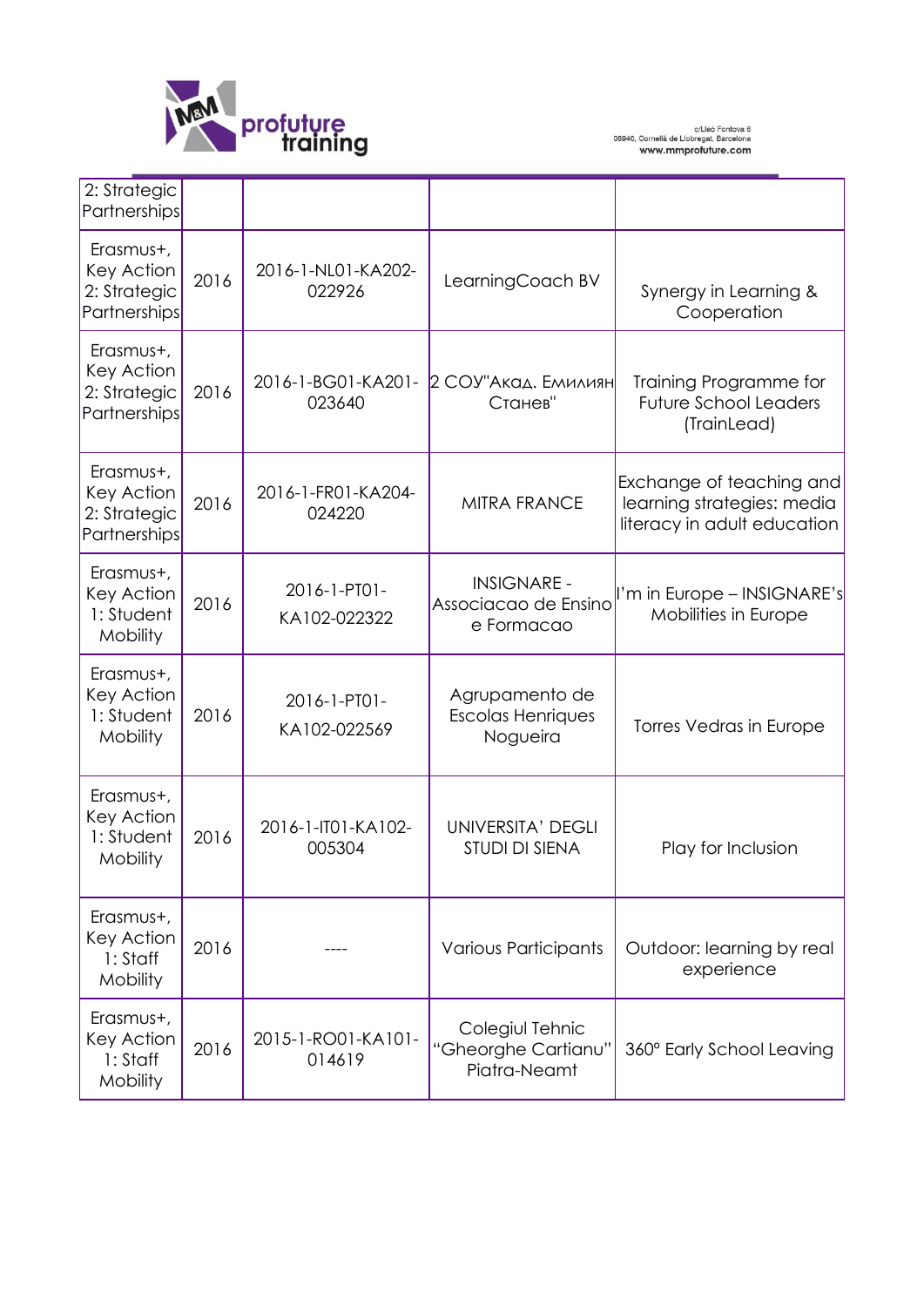

| <b>Legal Representative</b> |                         |
|-----------------------------|-------------------------|
| Title:                      | <b>Miss</b>             |
| Gender:                     | Female                  |
| <b>First Name:</b>          | Montserrat              |
| <b>Family Name:</b>         | Renedo                  |
| <b>Department:</b>          |                         |
| <b>Position:</b>            | <b>CEO</b>              |
| Email:                      | mrenedo@mmprofuture.com |
| Telephone 1:                | +34 697 27 66 66        |
|                             |                         |
| <b>Contact Person</b>       |                         |
| Title:                      | Miss                    |
| Gender:                     | Female                  |
| <b>First Name:</b>          | Monica                  |
| <b>Family Name:</b>         | Moreno                  |
| <b>Department:</b>          |                         |
| <b>Position:</b>            | Pedagogical Director    |
| Email:                      | mmoreno@mmprofuture.com |
| Telephone 1:                | +34 697 27 66 67        |

## **What are the skills and expertise of key staff/persons**

**Montserrat Renedo** has a degree in English Philology, a Postgraduate Certificate in Education (PGCE), a Diploma of Advanced Studies in Language and Literature teaching (PhD) and an Executive MBA.

As regards expertise in VET, she worked for more than 10 years in a very important organization in Spain, one of the main providers of technical vocational training in the country. She started working at the company as a teacher, then she became a training manager, after that, she worked as a project manager and during the last 4 years of her work in the company, she was the Director of the Department of Programmes and Projects. Therefore, she knows the reality of VET in Spain, from different perspectives.

When working as a training manager, she carried out different training needs analysis and she designed and implemented training plans in hundreds of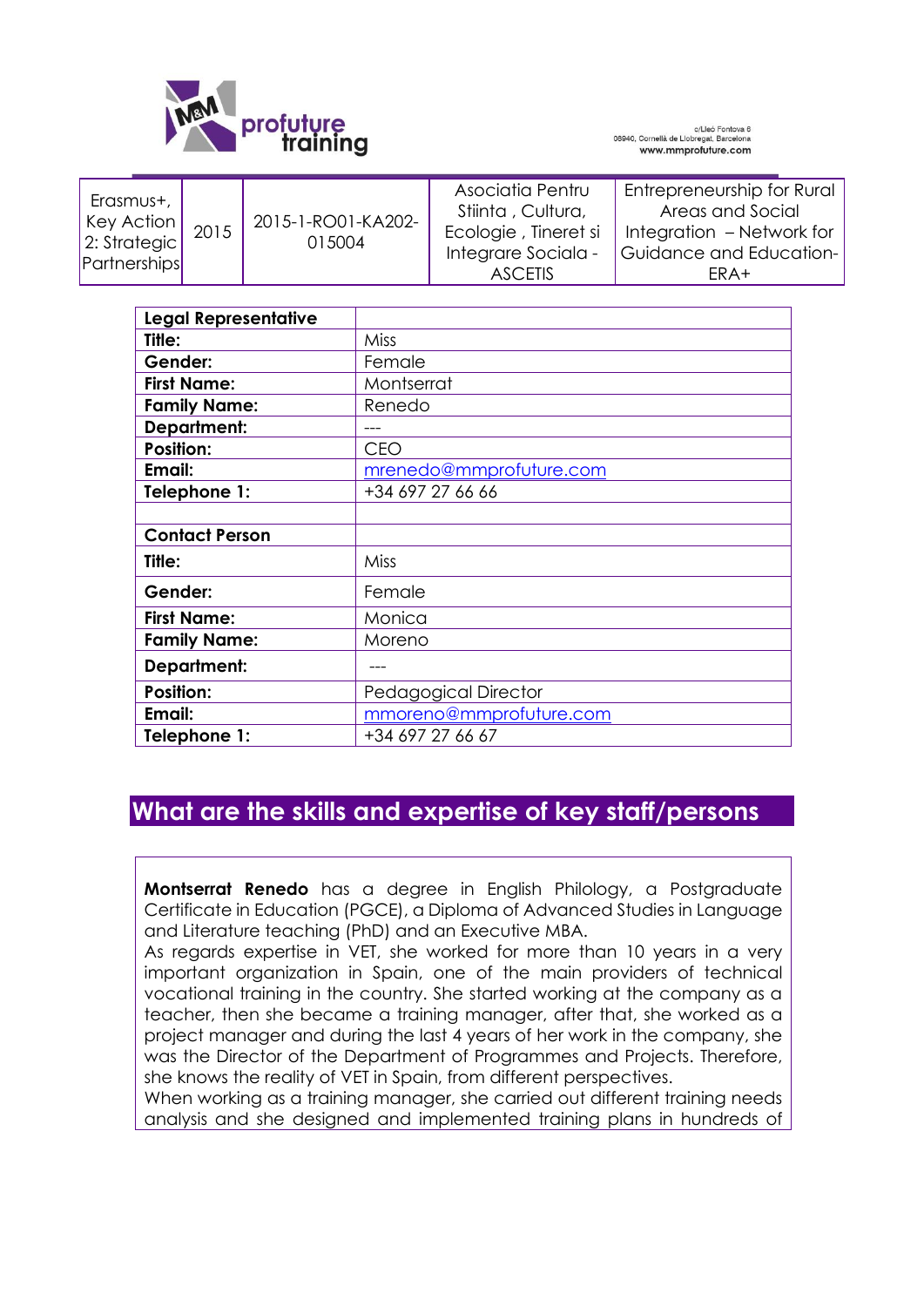

organizations, as well as in the 5 training centres that the company owned. She also worked in designing and implementing different training curricula, pedagogical materials, and accreditation processes.

When working as a Director and coordinator of the Department of Programs and Projects and as a project manager, she developed tasks of coordination, preparation, quality management, training coordination, implementation, monitoring and development of materials, training tools and reports.

And working as a teacher, it provided her real experience of the teaching world and ethnographic research.

She is currently the Director of Business Development of M&M Profuture Training and she is planning, organizing, directing, executing, supervising and evaluating services, especially the ones related to VET training, among others. She is also external evaluator and project consolidator of Erasmus + projects for the Spanish National Agency of EU projects, having one of the best work quality rates.

She has also experience in giving speeches/conferences. The most recent ones during this year: she was an honoured panellist and speaker in the World TVET Conference 2015 held in Malaysia with more than 1000 attendees and she was also the commencement speaker in the Graduation Ceremony of all Masters at the Facultat d'Economia i Empresa of the University of Barcelona (Spain).

**Monica Moreno** qualified with a degree in Pedagogy in 2002 is the Pedagogical Director in M&M with over twelve years experience in vocational education and training. Her experience covers a wide range of technical and pedagogical management issues related to training: design, intervention, analysis and planning.

In her previous roles was the director of human resources, project manager and coordinator of autonomous, national and international projects (management of project documents, quality, dissemination and development of the tasks in the project, participation in workshops and events related to the project, reporting project monitoring and preparation of intermediate and final project reports and technical and economic justification) and management of didactic production, teaching material and units of learning as a director of continuous and vocational training.

She was an external consultant and evaluator in the creation of the guide to accreditation and recognition of professional skills in the Graphic Arts Sector for the INCUAL (National Qualifications Institute).

On the practical side and as an experienced project manager and director, she has undertaken numerous focus groups and consultations for different trainings, calls and tenders.

**Anand Torrents** is a Gestalt therapist certified by the Institut Gestalt (Barcelona, 2015) and holds a degree in Philosophy (1994), issued by the UAB (Autonomous University of Barcelona). He has always worked in connection with education (formal and informal), both in his native Catalonia and abroad (India, USA,